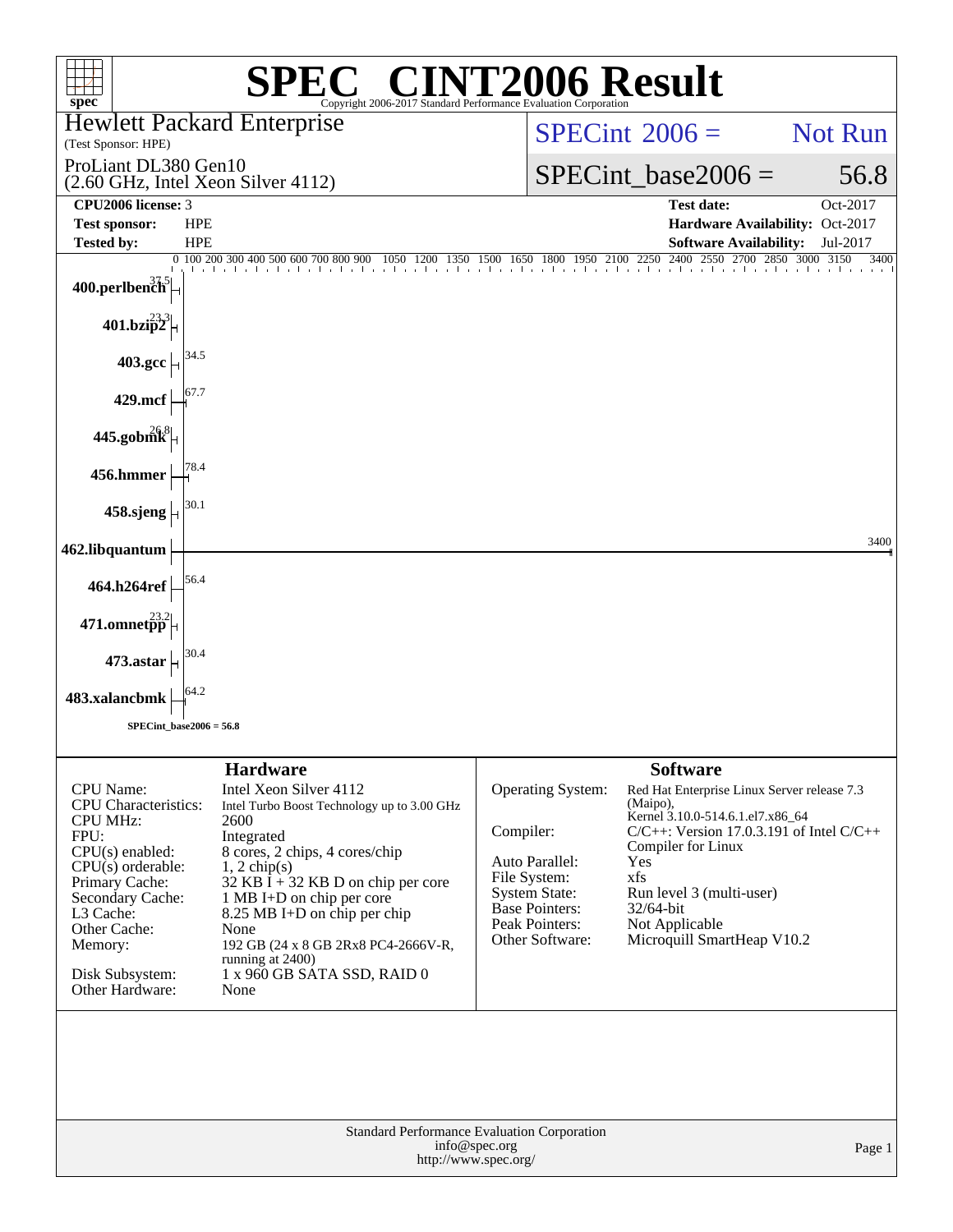

#### Hewlett Packard Enterprise

(Test Sponsor: HPE)

ProLiant DL380 Gen10

(2.60 GHz, Intel Xeon Silver 4112)

 $SPECint2006 =$  Not Run

### SPECint base2006 =  $56.8$

**[CPU2006 license:](http://www.spec.org/auto/cpu2006/Docs/result-fields.html#CPU2006license)** 3 **[Test date:](http://www.spec.org/auto/cpu2006/Docs/result-fields.html#Testdate)** Oct-2017

**[Test sponsor:](http://www.spec.org/auto/cpu2006/Docs/result-fields.html#Testsponsor)** HPE **[Hardware Availability:](http://www.spec.org/auto/cpu2006/Docs/result-fields.html#HardwareAvailability)** Oct-2017 **[Tested by:](http://www.spec.org/auto/cpu2006/Docs/result-fields.html#Testedby)** HPE **[Software Availability:](http://www.spec.org/auto/cpu2006/Docs/result-fields.html#SoftwareAvailability)** Jul-2017

#### **[Results Table](http://www.spec.org/auto/cpu2006/Docs/result-fields.html#ResultsTable)**

|                                                                                                          | <b>Base</b>    |       |                |       |                |       | <b>Peak</b>    |              |                |              |                |              |
|----------------------------------------------------------------------------------------------------------|----------------|-------|----------------|-------|----------------|-------|----------------|--------------|----------------|--------------|----------------|--------------|
| <b>Benchmark</b>                                                                                         | <b>Seconds</b> | Ratio | <b>Seconds</b> | Ratio | <b>Seconds</b> | Ratio | <b>Seconds</b> | <b>Ratio</b> | <b>Seconds</b> | <b>Ratio</b> | <b>Seconds</b> | <b>Ratio</b> |
| $400.$ perlbench                                                                                         | 260            | 37.6  | 261            | 37.5  | 261            | 37.5  |                |              |                |              |                |              |
| 401.bzip2                                                                                                | 413            | 23.3  | 414            | 23.3  | 414            | 23.3  |                |              |                |              |                |              |
| $403.\mathrm{gcc}$                                                                                       | 233            | 34.5  | 233            | 34.6  | 233            | 34.5  |                |              |                |              |                |              |
| $429$ .mcf                                                                                               | <u>135</u>     | 67.7  | 134            | 67.9  | 137            | 66.7  |                |              |                |              |                |              |
| $445$ .gobmk                                                                                             | <u>391</u>     | 26.8  | 391            | 26.8  | 391            | 26.8  |                |              |                |              |                |              |
| $456.$ hmmer                                                                                             | 119            | 78.5  | 119            | 78.4  | <u>119</u>     | 78.4  |                |              |                |              |                |              |
| 458.sjeng                                                                                                | 402            | 30.1  | 402            | 30.1  | 402            | 30.1  |                |              |                |              |                |              |
| 462.libquantum                                                                                           | 6.12           | 3390  | 6.10           | 3400  | 6.10           | 3400  |                |              |                |              |                |              |
| 464.h264ref                                                                                              | 392            | 56.4  | 392            | 56.4  | 391            | 56.6  |                |              |                |              |                |              |
| 471.omnetpp                                                                                              | 270            | 23.2  | 270            | 23.2  | 269            | 23.2  |                |              |                |              |                |              |
| $473.$ astar                                                                                             | 232            | 30.3  | 230            | 30.5  | 231            | 30.4  |                |              |                |              |                |              |
| 483.xalancbmk                                                                                            | 107            | 64.2  | 108            | 64.1  | 107            | 64.3  |                |              |                |              |                |              |
| Results appear in the order in which they were run. Bold underlined text indicates a median measurement. |                |       |                |       |                |       |                |              |                |              |                |              |

### **[Operating System Notes](http://www.spec.org/auto/cpu2006/Docs/result-fields.html#OperatingSystemNotes)**

 Stack size set to unlimited using "ulimit -s unlimited" Transparent Huge Pages enabled by default Filesystem page cache cleared with: shell invocation of 'sync; echo 3 > /proc/sys/vm/drop\_caches' prior to run irqbalance disabled with "systemctl stop irqbalance" tuned profile set wtih "tuned-adm profile throughput-performance"

#### **[Platform Notes](http://www.spec.org/auto/cpu2006/Docs/result-fields.html#PlatformNotes)**

 BIOS Configuration: Intel Hyperthreading set to Disabled Thermal Configuration set to Maximum Cooling Memory Patrol Scrubbing set to Disabled LLC Prefetcher set to Enabled LLC Dead Line Allocation set to Disabled Workload Pofile set to General Peak Frequency Compute Energy/Performance Bias set to Maximum Performance Workload Pofile set to Custom NUMA Group Size Optimization set to Flat

 Sysinfo program /cpu2006/config/sysinfo.rev6993 Revision 6993 of 2015-11-06 (b5e8d4b4eb51ed28d7f98696cbe290c1) running on s1-DL380-RHEL73U Mon Oct 16 18:02:16 2017

 This section contains SUT (System Under Test) info as seen by some common utilities. To remove or add to this section, see: <http://www.spec.org/cpu2006/Docs/config.html#sysinfo>

Continued on next page

Standard Performance Evaluation Corporation [info@spec.org](mailto:info@spec.org) <http://www.spec.org/>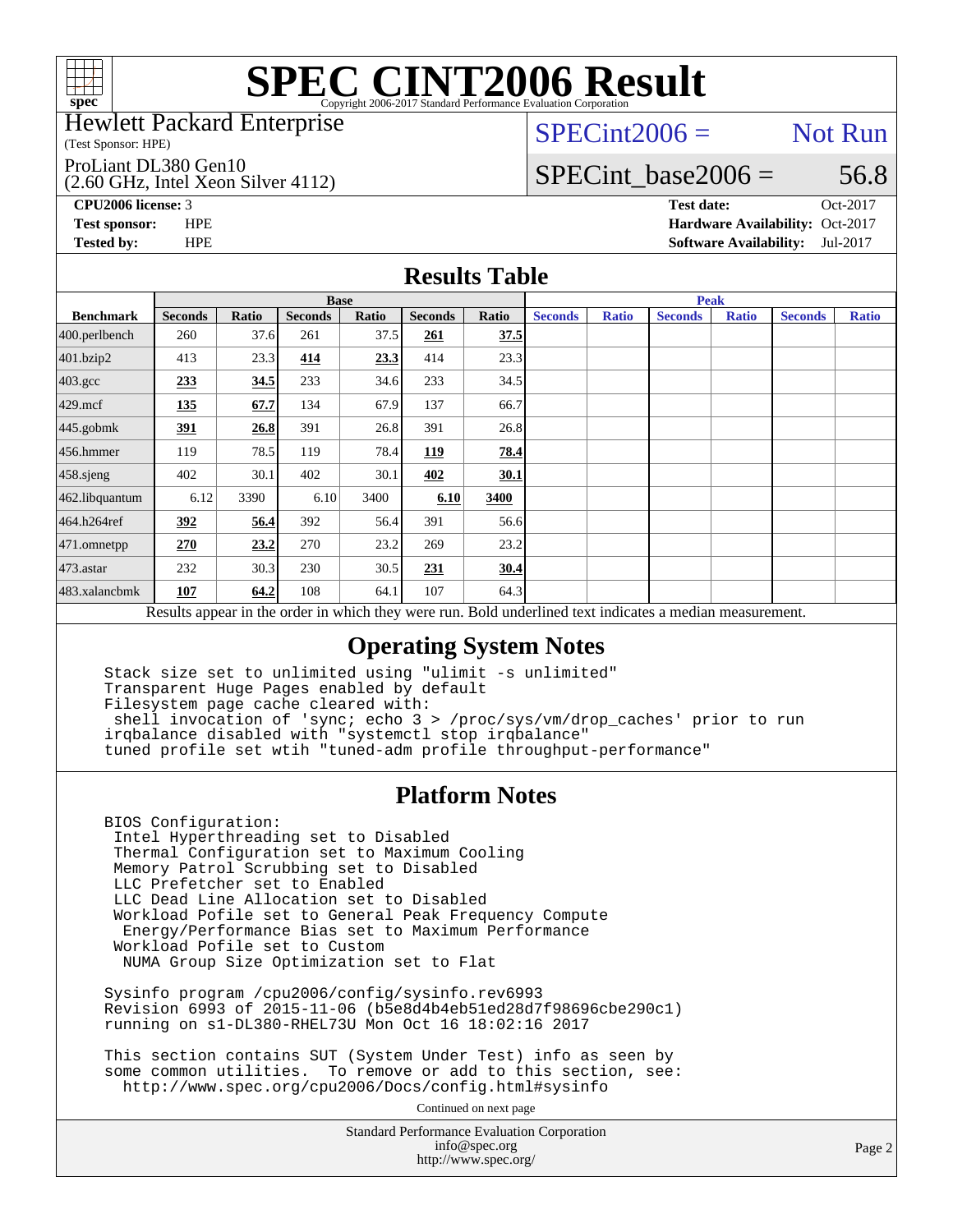

Hewlett Packard Enterprise

#### (Test Sponsor: HPE)

 $SPECint2006 =$  Not Run

ProLiant DL380 Gen10

(2.60 GHz, Intel Xeon Silver 4112)

SPECint base2006 =  $56.8$ 

**[CPU2006 license:](http://www.spec.org/auto/cpu2006/Docs/result-fields.html#CPU2006license)** 3 **[Test date:](http://www.spec.org/auto/cpu2006/Docs/result-fields.html#Testdate)** Oct-2017 **[Test sponsor:](http://www.spec.org/auto/cpu2006/Docs/result-fields.html#Testsponsor)** HPE **[Hardware Availability:](http://www.spec.org/auto/cpu2006/Docs/result-fields.html#HardwareAvailability)** Oct-2017 **[Tested by:](http://www.spec.org/auto/cpu2006/Docs/result-fields.html#Testedby)** HPE **[Software Availability:](http://www.spec.org/auto/cpu2006/Docs/result-fields.html#SoftwareAvailability)** Jul-2017

#### **[Platform Notes \(Continued\)](http://www.spec.org/auto/cpu2006/Docs/result-fields.html#PlatformNotes)**

Standard Performance Evaluation Corporation [info@spec.org](mailto:info@spec.org) From /proc/cpuinfo model name : Intel(R) Xeon(R) Silver 4112 CPU @ 2.60GHz 2 "physical id"s (chips) 8 "processors" cores, siblings (Caution: counting these is hw and system dependent. The following excerpts from /proc/cpuinfo might not be reliable. Use with caution.) cpu cores : 4 siblings : 4 physical 0: cores 1 2 4 5 physical 1: cores 0 2 3 4 cache size : 8448 KB From /proc/meminfo MemTotal: 197576408 kB<br>HugePages Total: 0 HugePages\_Total: 0 Hugepagesize: 2048 kB From /etc/\*release\* /etc/\*version\* os-release: NAME="Red Hat Enterprise Linux Server" VERSION="7.3 (Maipo)" ID="rhel" ID\_LIKE="fedora" VERSION\_ID="7.3" PRETTY\_NAME="Red Hat Enterprise Linux Server 7.3 (Maipo)" ANSI\_COLOR="0;31" CPE\_NAME="cpe:/o:redhat:enterprise\_linux:7.3:GA:server" redhat-release: Red Hat Enterprise Linux Server release 7.3 (Maipo) system-release: Red Hat Enterprise Linux Server release 7.3 (Maipo) system-release-cpe: cpe:/o:redhat:enterprise\_linux:7.3:ga:server uname -a: Linux s1-DL380-RHEL73U 3.10.0-514.6.1.el7.x86\_64 #1 SMP Sat Dec 10 11:15:38 EST 2016 x86\_64 x86\_64 x86\_64 GNU/Linux run-level 3 Oct 16 17:52 SPEC is set to: /cpu2006 Filesystem Type Size Used Avail Use% Mounted on /dev/sdb4 xfs 889G 28G 862G 4% / Additional information from dmidecode: Warning: Use caution when you interpret this section. The 'dmidecode' program reads system data which is "intended to allow hardware to be accurately determined", but the intent may not be met, as there are frequent changes to hardware, firmware, and the "DMTF SMBIOS" standard. BIOS HPE U30 09/29/2017 Memory: 24x UNKNOWN NOT AVAILABLE 8 GB 2 rank 2666 MHz, configured at 2400 MHz Continued on next page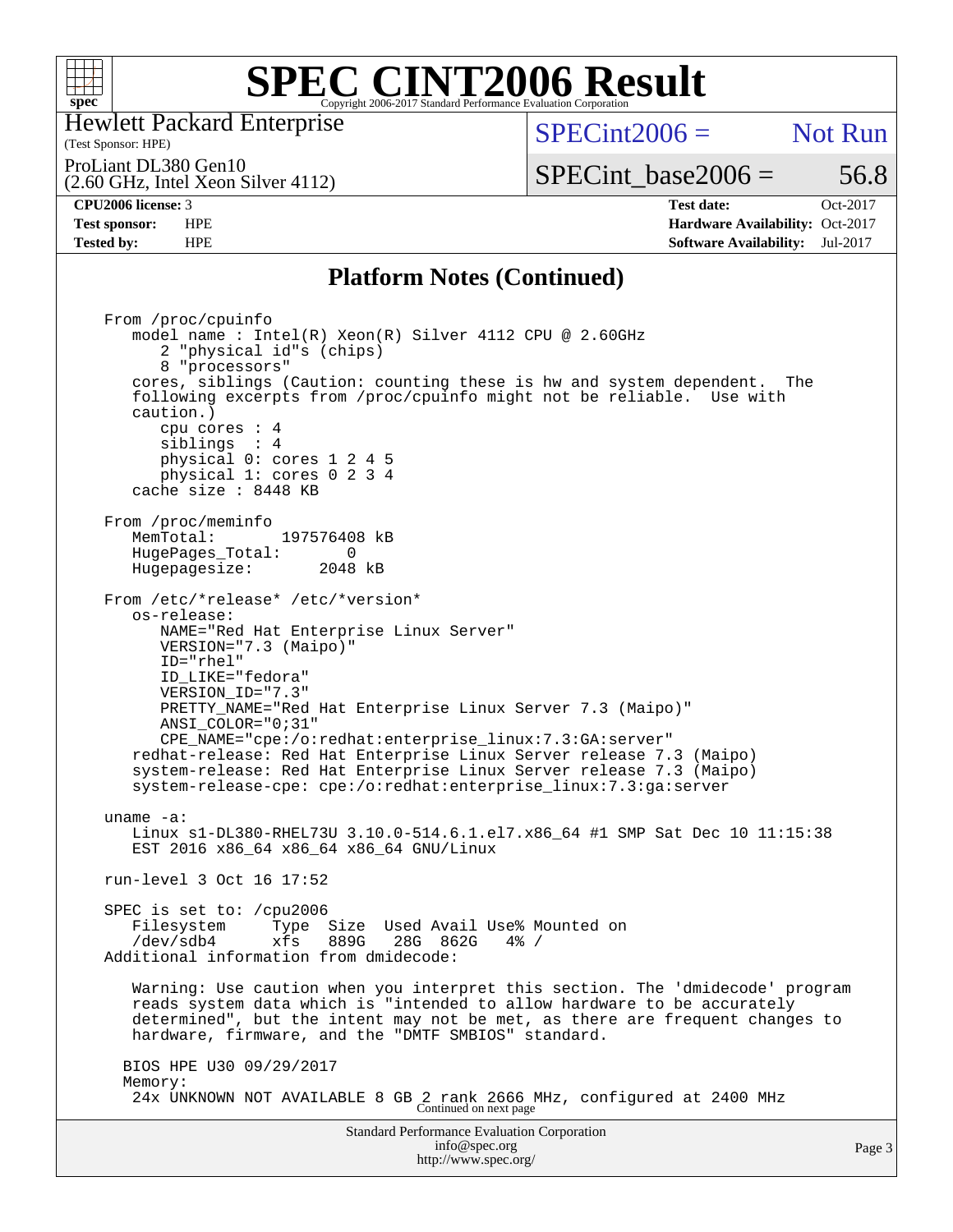

Hewlett Packard Enterprise

(Test Sponsor: HPE)

 $SPECint2006 =$  Not Run

ProLiant DL380 Gen10

(2.60 GHz, Intel Xeon Silver 4112)

 $SPECTnt\_base2006 = 56.8$ 

**[CPU2006 license:](http://www.spec.org/auto/cpu2006/Docs/result-fields.html#CPU2006license)** 3 **[Test date:](http://www.spec.org/auto/cpu2006/Docs/result-fields.html#Testdate)** Oct-2017 **[Test sponsor:](http://www.spec.org/auto/cpu2006/Docs/result-fields.html#Testsponsor)** HPE **[Hardware Availability:](http://www.spec.org/auto/cpu2006/Docs/result-fields.html#HardwareAvailability)** Oct-2017 **[Tested by:](http://www.spec.org/auto/cpu2006/Docs/result-fields.html#Testedby)** HPE **[Software Availability:](http://www.spec.org/auto/cpu2006/Docs/result-fields.html#SoftwareAvailability)** Jul-2017

#### **[Platform Notes \(Continued\)](http://www.spec.org/auto/cpu2006/Docs/result-fields.html#PlatformNotes)**

(End of data from sysinfo program)

#### **[General Notes](http://www.spec.org/auto/cpu2006/Docs/result-fields.html#GeneralNotes)**

Environment variables set by runspec before the start of the run: KMP\_AFFINITY = "granularity=fine,compact" LD\_LIBRARY\_PATH = "/cpu2006/lib/ia32:/cpu2006/lib/intel64:/cpu2006/sh10.2" OMP\_NUM\_THREADS = "8"

 Binaries compiled on a system with 1x Intel Core i7-4790 CPU + 32GB RAM memory using Redhat Enterprise Linux 7.2

### **[Base Compiler Invocation](http://www.spec.org/auto/cpu2006/Docs/result-fields.html#BaseCompilerInvocation)**

[C benchmarks](http://www.spec.org/auto/cpu2006/Docs/result-fields.html#Cbenchmarks): [icc -m64](http://www.spec.org/cpu2006/results/res2017q4/cpu2006-20171031-50453.flags.html#user_CCbase_intel_icc_64bit_bda6cc9af1fdbb0edc3795bac97ada53)

[C++ benchmarks:](http://www.spec.org/auto/cpu2006/Docs/result-fields.html#CXXbenchmarks) [icpc -m64](http://www.spec.org/cpu2006/results/res2017q4/cpu2006-20171031-50453.flags.html#user_CXXbase_intel_icpc_64bit_fc66a5337ce925472a5c54ad6a0de310)

## **[Base Portability Flags](http://www.spec.org/auto/cpu2006/Docs/result-fields.html#BasePortabilityFlags)**

 400.perlbench: [-DSPEC\\_CPU\\_LP64](http://www.spec.org/cpu2006/results/res2017q4/cpu2006-20171031-50453.flags.html#b400.perlbench_basePORTABILITY_DSPEC_CPU_LP64) [-DSPEC\\_CPU\\_LINUX\\_X64](http://www.spec.org/cpu2006/results/res2017q4/cpu2006-20171031-50453.flags.html#b400.perlbench_baseCPORTABILITY_DSPEC_CPU_LINUX_X64) 401.bzip2: [-DSPEC\\_CPU\\_LP64](http://www.spec.org/cpu2006/results/res2017q4/cpu2006-20171031-50453.flags.html#suite_basePORTABILITY401_bzip2_DSPEC_CPU_LP64) 403.gcc: [-DSPEC\\_CPU\\_LP64](http://www.spec.org/cpu2006/results/res2017q4/cpu2006-20171031-50453.flags.html#suite_basePORTABILITY403_gcc_DSPEC_CPU_LP64) 429.mcf: [-DSPEC\\_CPU\\_LP64](http://www.spec.org/cpu2006/results/res2017q4/cpu2006-20171031-50453.flags.html#suite_basePORTABILITY429_mcf_DSPEC_CPU_LP64) 445.gobmk: [-DSPEC\\_CPU\\_LP64](http://www.spec.org/cpu2006/results/res2017q4/cpu2006-20171031-50453.flags.html#suite_basePORTABILITY445_gobmk_DSPEC_CPU_LP64) 456.hmmer: [-DSPEC\\_CPU\\_LP64](http://www.spec.org/cpu2006/results/res2017q4/cpu2006-20171031-50453.flags.html#suite_basePORTABILITY456_hmmer_DSPEC_CPU_LP64) 458.sjeng: [-DSPEC\\_CPU\\_LP64](http://www.spec.org/cpu2006/results/res2017q4/cpu2006-20171031-50453.flags.html#suite_basePORTABILITY458_sjeng_DSPEC_CPU_LP64) 462.libquantum: [-DSPEC\\_CPU\\_LP64](http://www.spec.org/cpu2006/results/res2017q4/cpu2006-20171031-50453.flags.html#suite_basePORTABILITY462_libquantum_DSPEC_CPU_LP64) [-DSPEC\\_CPU\\_LINUX](http://www.spec.org/cpu2006/results/res2017q4/cpu2006-20171031-50453.flags.html#b462.libquantum_baseCPORTABILITY_DSPEC_CPU_LINUX) 464.h264ref: [-DSPEC\\_CPU\\_LP64](http://www.spec.org/cpu2006/results/res2017q4/cpu2006-20171031-50453.flags.html#suite_basePORTABILITY464_h264ref_DSPEC_CPU_LP64) 471.omnetpp: [-DSPEC\\_CPU\\_LP64](http://www.spec.org/cpu2006/results/res2017q4/cpu2006-20171031-50453.flags.html#suite_basePORTABILITY471_omnetpp_DSPEC_CPU_LP64) 473.astar: [-DSPEC\\_CPU\\_LP64](http://www.spec.org/cpu2006/results/res2017q4/cpu2006-20171031-50453.flags.html#suite_basePORTABILITY473_astar_DSPEC_CPU_LP64) 483.xalancbmk: [-DSPEC\\_CPU\\_LP64](http://www.spec.org/cpu2006/results/res2017q4/cpu2006-20171031-50453.flags.html#suite_basePORTABILITY483_xalancbmk_DSPEC_CPU_LP64) [-DSPEC\\_CPU\\_LINUX](http://www.spec.org/cpu2006/results/res2017q4/cpu2006-20171031-50453.flags.html#b483.xalancbmk_baseCXXPORTABILITY_DSPEC_CPU_LINUX)

## **[Base Optimization Flags](http://www.spec.org/auto/cpu2006/Docs/result-fields.html#BaseOptimizationFlags)**

[C benchmarks](http://www.spec.org/auto/cpu2006/Docs/result-fields.html#Cbenchmarks):

[-xCORE-AVX2](http://www.spec.org/cpu2006/results/res2017q4/cpu2006-20171031-50453.flags.html#user_CCbase_f-xCORE-AVX2) [-ipo](http://www.spec.org/cpu2006/results/res2017q4/cpu2006-20171031-50453.flags.html#user_CCbase_f-ipo) [-O3](http://www.spec.org/cpu2006/results/res2017q4/cpu2006-20171031-50453.flags.html#user_CCbase_f-O3) [-no-prec-div](http://www.spec.org/cpu2006/results/res2017q4/cpu2006-20171031-50453.flags.html#user_CCbase_f-no-prec-div) [-parallel](http://www.spec.org/cpu2006/results/res2017q4/cpu2006-20171031-50453.flags.html#user_CCbase_f-parallel) [-qopt-prefetch](http://www.spec.org/cpu2006/results/res2017q4/cpu2006-20171031-50453.flags.html#user_CCbase_f-qopt-prefetch) [-auto-p32](http://www.spec.org/cpu2006/results/res2017q4/cpu2006-20171031-50453.flags.html#user_CCbase_f-auto-p32)

[C++ benchmarks:](http://www.spec.org/auto/cpu2006/Docs/result-fields.html#CXXbenchmarks)

[-xCORE-AVX2](http://www.spec.org/cpu2006/results/res2017q4/cpu2006-20171031-50453.flags.html#user_CXXbase_f-xCORE-AVX2) [-ipo](http://www.spec.org/cpu2006/results/res2017q4/cpu2006-20171031-50453.flags.html#user_CXXbase_f-ipo) [-O3](http://www.spec.org/cpu2006/results/res2017q4/cpu2006-20171031-50453.flags.html#user_CXXbase_f-O3) [-no-prec-div](http://www.spec.org/cpu2006/results/res2017q4/cpu2006-20171031-50453.flags.html#user_CXXbase_f-no-prec-div) [-qopt-prefetch](http://www.spec.org/cpu2006/results/res2017q4/cpu2006-20171031-50453.flags.html#user_CXXbase_f-qopt-prefetch) [-auto-p32](http://www.spec.org/cpu2006/results/res2017q4/cpu2006-20171031-50453.flags.html#user_CXXbase_f-auto-p32) [-Wl,-z,muldefs](http://www.spec.org/cpu2006/results/res2017q4/cpu2006-20171031-50453.flags.html#user_CXXbase_link_force_multiple1_74079c344b956b9658436fd1b6dd3a8a) [-L/sh10.2 -lsmartheap64](http://www.spec.org/cpu2006/results/res2017q4/cpu2006-20171031-50453.flags.html#user_CXXbase_SmartHeap64_63911d860fc08c15fa1d5bf319b9d8d5)

> Standard Performance Evaluation Corporation [info@spec.org](mailto:info@spec.org) <http://www.spec.org/>